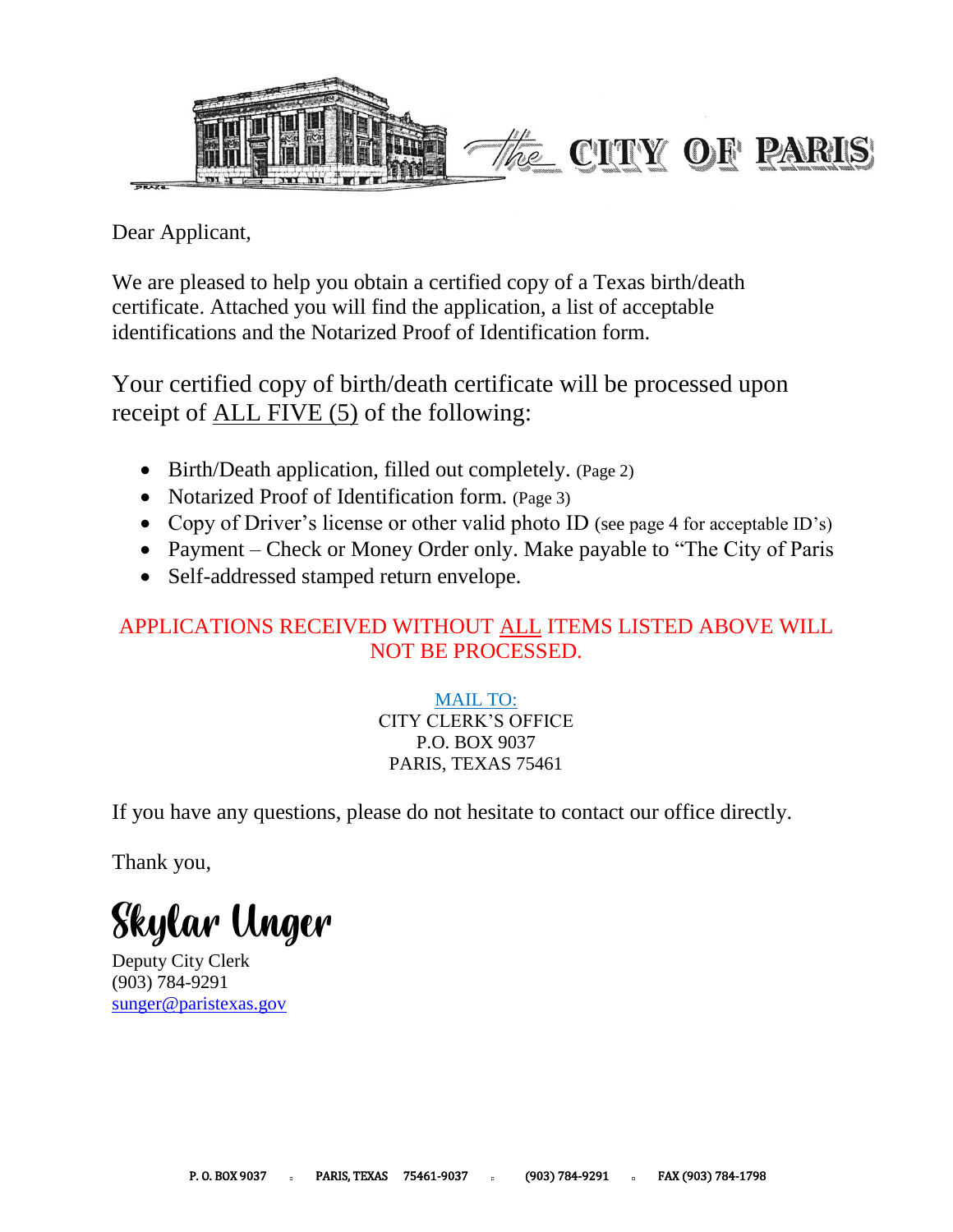| <b>OFFICE USE</b> |  |  |
|-------------------|--|--|
| Certificate(s)    |  |  |
| Receipt           |  |  |
| Payment           |  |  |
| Clerk             |  |  |



The City of Paris City Clerk's Office 150 SE 1st Street Paris, Texas

Deputy City Clerk-903-784-9291

City Clerk - 903-784-9248 Fax - 903-784-1798

| <b>BIRTH CERTIFICATE:</b>                                                                                                                                                                                                                                                                                                                      |                                                                                             | \$23 EACH CERTIFIED COPY |                                                                                                                                                                                                                                    | [choose one of the following options] |                                       |
|------------------------------------------------------------------------------------------------------------------------------------------------------------------------------------------------------------------------------------------------------------------------------------------------------------------------------------------------|---------------------------------------------------------------------------------------------|--------------------------|------------------------------------------------------------------------------------------------------------------------------------------------------------------------------------------------------------------------------------|---------------------------------------|---------------------------------------|
|                                                                                                                                                                                                                                                                                                                                                | [NOTE: Long form is only available from our office if born inside the city limits of Paris] |                          |                                                                                                                                                                                                                                    |                                       |                                       |
| <b>1 COPY \$23.00</b>                                                                                                                                                                                                                                                                                                                          | <b>2 COPIES \$46.00</b>                                                                     |                          | <b>OTHER:</b> THERE IS NOT THE RESIDENCE IN THE RESIDENCE IS NOT THE RESIDENCE IN THE RESIDENCE IS NOT THE RESIDENCE IN THE RESIDENCE IS NOT THE RESIDENCE IN THE RESIDENCE IS NOT THE RESIDENCE IN THE RESIDENCE IN THE RESIDENCE |                                       |                                       |
|                                                                                                                                                                                                                                                                                                                                                |                                                                                             |                          |                                                                                                                                                                                                                                    |                                       |                                       |
| <b>DEATH CERTIFICATE:</b>                                                                                                                                                                                                                                                                                                                      | \$21 FIRST CERTIFIED COPY AND \$4 EACH ADDITIONAL                                           |                          |                                                                                                                                                                                                                                    |                                       | [choose one of the following options] |
| <b>1 COPY \$21.00</b><br><b>2 COPIES \$25.00</b>                                                                                                                                                                                                                                                                                               |                                                                                             | 3 COPIES \$29.00         | <b>4 COPIES \$33.00</b>                                                                                                                                                                                                            |                                       | <b>5 COPIES \$37.00</b>               |
| <b>OTHER:</b>                                                                                                                                                                                                                                                                                                                                  |                                                                                             |                          |                                                                                                                                                                                                                                    |                                       |                                       |
|                                                                                                                                                                                                                                                                                                                                                |                                                                                             | PRINT LEGIBLY            |                                                                                                                                                                                                                                    |                                       |                                       |
| 1. Full name of person on record: [MAIDEN NAME IF FOR BIRTH CERTIFICATE]                                                                                                                                                                                                                                                                       |                                                                                             |                          |                                                                                                                                                                                                                                    |                                       |                                       |
| 2. Sex: [choose one]                                                                                                                                                                                                                                                                                                                           | <b>MALE or FEMALE</b>                                                                       |                          |                                                                                                                                                                                                                                    |                                       |                                       |
| 3. Date of birth:                                                                                                                                                                                                                                                                                                                              | City of birth:                                                                              |                          |                                                                                                                                                                                                                                    |                                       |                                       |
| 4. Full name of mother or parent 1 [include maiden name]:                                                                                                                                                                                                                                                                                      |                                                                                             |                          |                                                                                                                                                                                                                                    |                                       |                                       |
| 5. Full name of father or parent 2 [if applicable]:                                                                                                                                                                                                                                                                                            |                                                                                             |                          |                                                                                                                                                                                                                                    |                                       |                                       |
| 6. Date of death:                                                                                                                                                                                                                                                                                                                              |                                                                                             | City of death:           |                                                                                                                                                                                                                                    |                                       |                                       |
| 7. Full name of person requesting certificate:                                                                                                                                                                                                                                                                                                 |                                                                                             |                          |                                                                                                                                                                                                                                    |                                       |                                       |
| 8. Your physical address:                                                                                                                                                                                                                                                                                                                      |                                                                                             |                          |                                                                                                                                                                                                                                    |                                       |                                       |
| 9. Your telephone number:                                                                                                                                                                                                                                                                                                                      |                                                                                             |                          |                                                                                                                                                                                                                                    |                                       |                                       |
| 10. Your relationship to person listed on line 1:                                                                                                                                                                                                                                                                                              |                                                                                             |                          |                                                                                                                                                                                                                                    |                                       |                                       |
| 11. Purpose for obtaining this record: [circle one]                                                                                                                                                                                                                                                                                            |                                                                                             | DRIVER'S LICENSE RENEWAL | <b>RECORDS</b>                                                                                                                                                                                                                     | <b>INSURANCE</b>                      | <b>NEWBORN</b>                        |
|                                                                                                                                                                                                                                                                                                                                                | <b>SCHOOL</b>                                                                               | PASSPORT                 | OTHER: The contract of the contract of the contract of the contract of the contract of the contract of the contract of the contract of the contract of the contract of the contract of the contract of the contract of the con     |                                       |                                       |
| If you need this record to apply for a CDIB (Indian heritage), you MUST apply through the State of Texas, Bureau of Vital Statistics in Austin by either visiting their<br>website www.dshs.texas.gov/vs or we can provide you their application upon request. If additional assistance is needed, you may call their office at 1-888-963-7111 |                                                                                             |                          |                                                                                                                                                                                                                                    |                                       |                                       |
|                                                                                                                                                                                                                                                                                                                                                | <b>WARNING: IT IS A FELONY TO FALSIFY INFORMATION ON THIS DOCUMENT.</b>                     |                          |                                                                                                                                                                                                                                    |                                       |                                       |
| THE PENALTY FOR KNOWINGLY MAKING A FALSE STATEMENT ON THIS FORM ORFOR SIGNING A FORM WHICH CONTAINS A                                                                                                                                                                                                                                          | FALSE STATEMENT IS 2 TO 10 YEARS IMPRISONMENT AND A FINE OF UP TO \$10,000.                 |                          |                                                                                                                                                                                                                                    |                                       |                                       |
|                                                                                                                                                                                                                                                                                                                                                | (HEALTH AND SAFETY CODE, CHAPTER 195, SEC. 195.003)                                         |                          |                                                                                                                                                                                                                                    |                                       |                                       |
|                                                                                                                                                                                                                                                                                                                                                |                                                                                             |                          |                                                                                                                                                                                                                                    |                                       |                                       |
| Your Signature                                                                                                                                                                                                                                                                                                                                 |                                                                                             |                          | Date of Application                                                                                                                                                                                                                |                                       |                                       |
|                                                                                                                                                                                                                                                                                                                                                | FOR MAIL ISSUANCE, SEND ALL OF THE FOLLOWING:<br>1. COMPLETED APPLICATION                   |                          | <u>TO:</u>                                                                                                                                                                                                                         |                                       |                                       |
| 2. SWORN STATEMENT                                                                                                                                                                                                                                                                                                                             |                                                                                             |                          | THE CITY OF PARIS<br>CITY CLERK'S OFFICE                                                                                                                                                                                           |                                       |                                       |
|                                                                                                                                                                                                                                                                                                                                                | 3. PHOTOCOPY OF THE SWORN PHOTO ID<br>4. PAYMENT [CHECKORMONEYORDERONLY]                    |                          | P.O. BOX 9037 PARIS, TX 75461                                                                                                                                                                                                      |                                       |                                       |
|                                                                                                                                                                                                                                                                                                                                                | 5. STAMPED AND ADDRESSED RETURNENVELOPE                                                     |                          | MAKE CHECKS PAYABLE TO<br>THE CITY OF PARIS                                                                                                                                                                                        |                                       |                                       |
|                                                                                                                                                                                                                                                                                                                                                | <b>MAIL APPLICATIONS RECEIVED WITHOUT ALL ITEMS NOTED ABOVE WILL NOT BE PROCESSED</b>       |                          |                                                                                                                                                                                                                                    |                                       |                                       |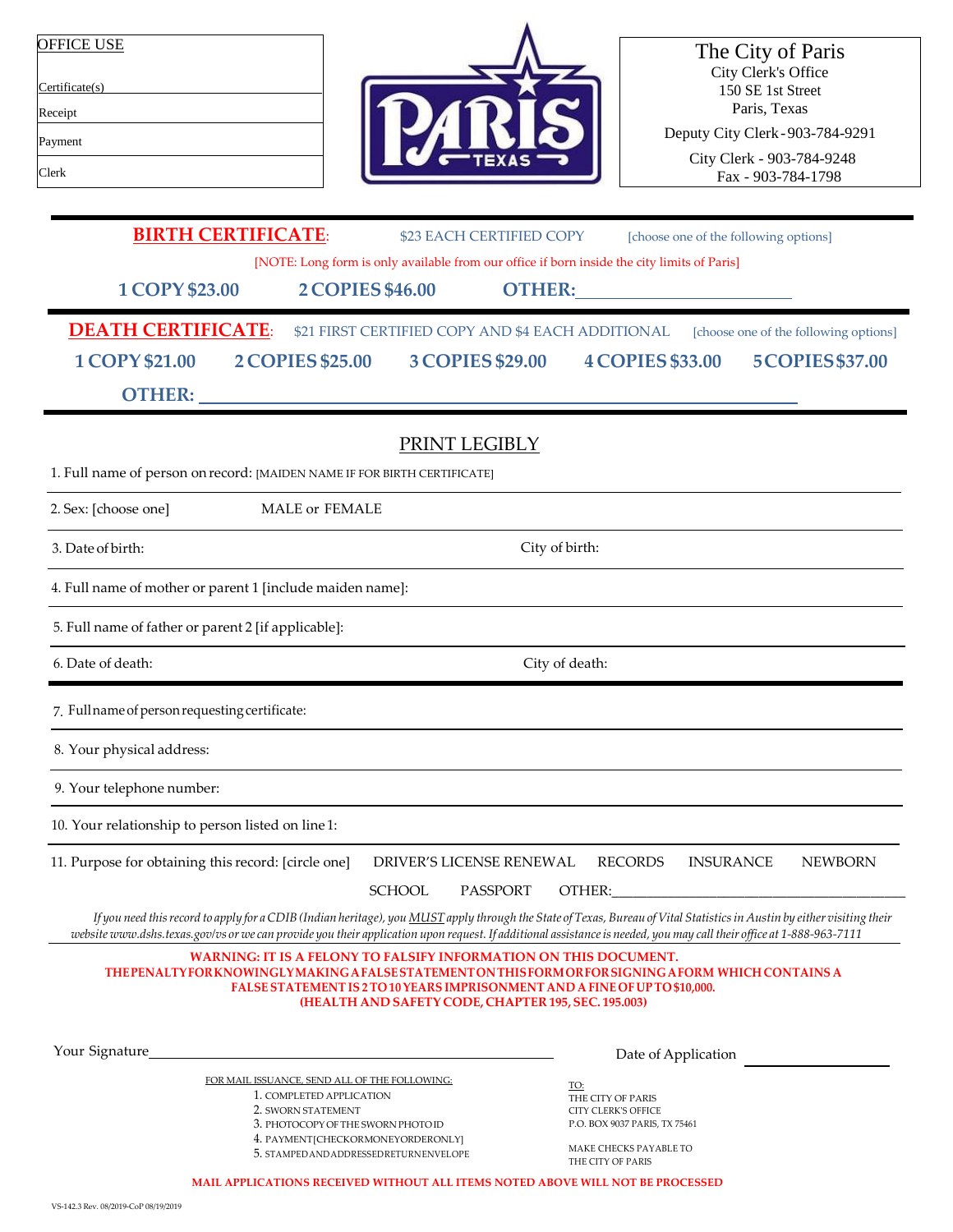# *NOTARIZED PROOF OF IDENTIFICATION*

| PART I. ENTER NAME, DATE AND PLACE OF BIRTH/DEATH, AND NAMES OF PARENTS AS INFORMATION APPEARS ON<br><b>BIRTH/DEATH CERTIFICATE</b> |                            |            |  |  |
|-------------------------------------------------------------------------------------------------------------------------------------|----------------------------|------------|--|--|
| <b>I FULL NAME OF PERSON ON RECORD</b>                                                                                              | <b>DATE OF BIRTH/DEATH</b> |            |  |  |
| PLACE OF BIRTH/DEATH (City or County)                                                                                               |                            | <b>SEX</b> |  |  |
| <b>FULL NAME OF PARENT 1</b>                                                                                                        | FULL NAME OF PARENT 2      |            |  |  |

| PART II. ENTER RELATIONSHIP TO PERSON ON RECORD AND THE TYPE OF ID USED. |                                               |  |  |
|--------------------------------------------------------------------------|-----------------------------------------------|--|--|
| NAME AND RELATIONSHIP TO PERSON ON RECORD                                | TYPE AND NUMBER OF ID ACCEPTED WHEN NOTARIZED |  |  |
|                                                                          |                                               |  |  |
|                                                                          |                                               |  |  |

# *AFFIDAVIT OF PERSONAL KNOWLEDGE*

| PART III. THIS SECTION MUST BE SIGNED IN THE PRESENCE OF A NOTARY PUBLIC.                                                                                                                                                                                                                                     |                |                           |                            |                                                                                                                                                                                                                                |
|---------------------------------------------------------------------------------------------------------------------------------------------------------------------------------------------------------------------------------------------------------------------------------------------------------------|----------------|---------------------------|----------------------------|--------------------------------------------------------------------------------------------------------------------------------------------------------------------------------------------------------------------------------|
| STATE OF                                                                                                                                                                                                                                                                                                      |                |                           |                            |                                                                                                                                                                                                                                |
|                                                                                                                                                                                                                                                                                                               |                |                           |                            |                                                                                                                                                                                                                                |
|                                                                                                                                                                                                                                                                                                               |                |                           |                            |                                                                                                                                                                                                                                |
|                                                                                                                                                                                                                                                                                                               |                | (Name)                    |                            |                                                                                                                                                                                                                                |
| now residing at (Address)                                                                                                                                                                                                                                                                                     |                | (City)                    | (State)                    |                                                                                                                                                                                                                                |
| who is related to the person named on Part I as                                                                                                                                                                                                                                                               | (Relationship) |                           |                            | and who on oath deposes and                                                                                                                                                                                                    |
| says that the contents of this affidavit are true and correct.                                                                                                                                                                                                                                                |                |                           |                            |                                                                                                                                                                                                                                |
|                                                                                                                                                                                                                                                                                                               |                |                           |                            | Signature experience and the state of the state of the state of the state of the state of the state of the state of the state of the state of the state of the state of the state of the state of the state of the state of th |
|                                                                                                                                                                                                                                                                                                               |                |                           |                            |                                                                                                                                                                                                                                |
|                                                                                                                                                                                                                                                                                                               |                |                           | Signature of Notary Public |                                                                                                                                                                                                                                |
| (Seal)                                                                                                                                                                                                                                                                                                        |                | <b>Commission Expires</b> |                            |                                                                                                                                                                                                                                |
|                                                                                                                                                                                                                                                                                                               |                |                           | Typed or Printed Name      |                                                                                                                                                                                                                                |
|                                                                                                                                                                                                                                                                                                               |                |                           |                            | Street Address                                                                                                                                                                                                                 |
|                                                                                                                                                                                                                                                                                                               |                |                           |                            | City, State and Zip                                                                                                                                                                                                            |
| WARNING: IT IS A FELONY TO FALSIFY INFORMATION ON THIS DOCUMENT. THE PENALTY FOR KNOWINGLY MAKING A FALSE<br>STATEMENT ON THIS FORM OR FOR SIGNING A FORM WHICH CONTAINS A FALSE STATEMENT IS 2 TO 10 YEARS IMPRISONMENT AND<br>A FINE OF UP TO \$10,000. (HEALTH AND SAFETY CODE, CHAPTER 195, SEC. 195.003) |                |                           |                            |                                                                                                                                                                                                                                |

**MAIL THIS SWORN STATEMENT, APPLICATION, PAYMENT, A PHOTOCOPY OF YOUR VALID PHOTO ID, STAMPED AND ADDRESSED RETURN ENVELOPE TO: The City of Paris City Clerk's Office P.O. Box 9037 Paris, TX 75461**

**(APPLICATIONS WITHOUT THE SWORN STATEMENT AND PHOTO ID WILL NOT BE PROCESSED)**

 $\mathsf{r}$ 

Г